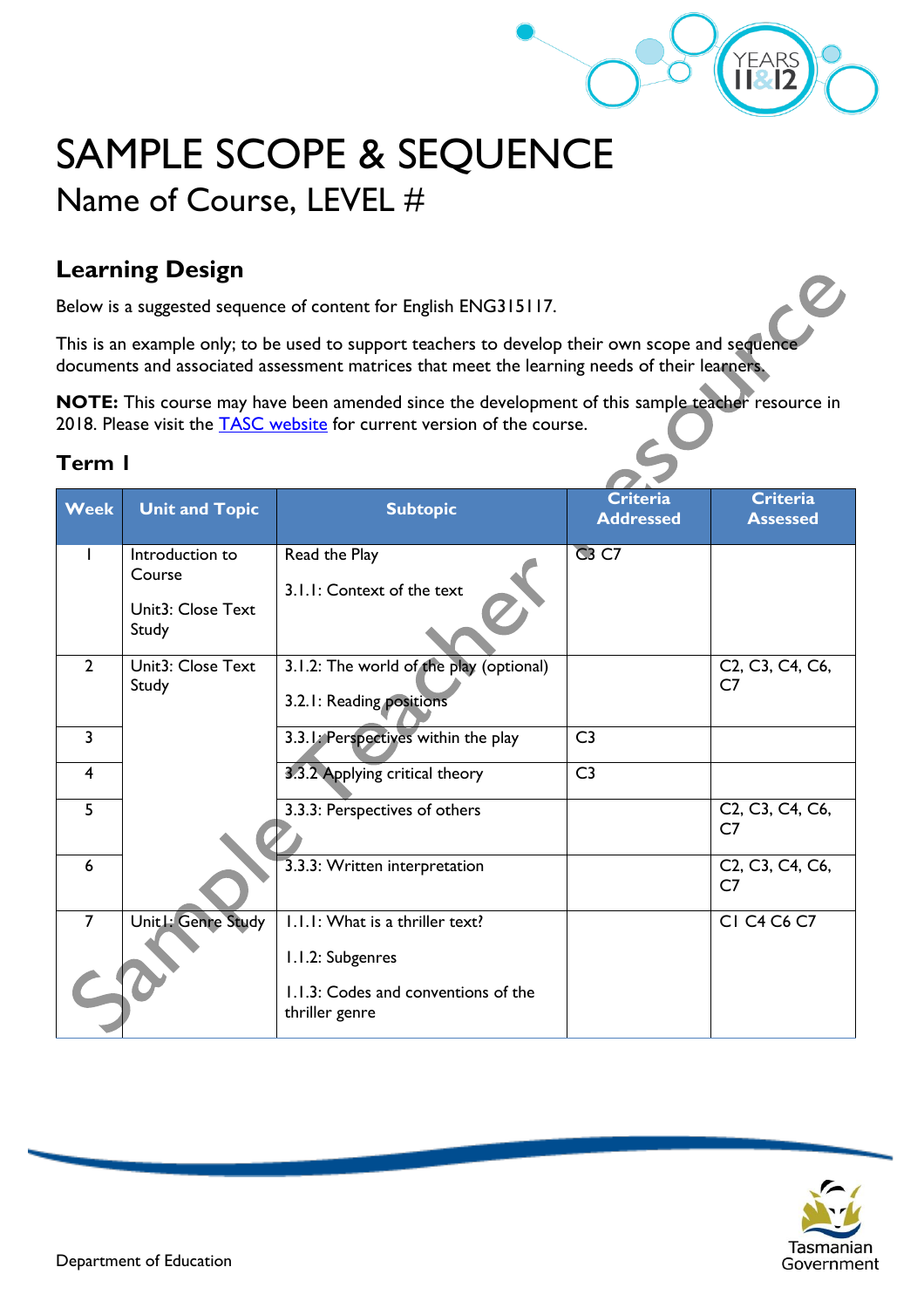| <b>Week</b>     | <b>Unit and Topic</b>                                                      | <b>Subtopic</b>                                                                                               | <b>Criteria</b><br><b>Addressed</b>             | <b>Criteria</b><br><b>Assessed</b> |
|-----------------|----------------------------------------------------------------------------|---------------------------------------------------------------------------------------------------------------|-------------------------------------------------|------------------------------------|
| 8               | Study Text I:<br>North by<br>Northwest dir<br><b>Alfred Hitchcock</b>      | 1.2.1: Alfred Hitchcock: Homework<br>1.2.2: Film Trailer<br>1.2.3: Opening Credits<br>1.2.4: Characterisation | CI <sub>C2</sub>                                |                                    |
| 9               | Study Text 2: The<br><b>Talented Mr Ripley</b><br>dir Anthony<br>Minghella | 1.2.5: Narrative Elements<br>1.2:6: Readings<br>1.3.1: Before viewing the film                                | C <sub>I</sub>                                  | <b>CI C4 C6 C7</b>                 |
| $\overline{10}$ |                                                                            | 1.3.2: Viewing the film                                                                                       | CI C <sub>2</sub> C <sub>4</sub> C <sub>7</sub> |                                    |
| <b>Break</b>    |                                                                            |                                                                                                               |                                                 |                                    |
| <b>Break</b>    |                                                                            |                                                                                                               |                                                 |                                    |
| Term 2          |                                                                            |                                                                                                               |                                                 |                                    |

| <b>Week</b>         | <b>Unit and Topic</b>                                                                  | <b>Subtopic</b>                                                                                                                                                                                | <b>Criteria</b><br><b>Addressed</b> | <b>Criteria</b><br><b>Assessed</b>                             |
|---------------------|----------------------------------------------------------------------------------------|------------------------------------------------------------------------------------------------------------------------------------------------------------------------------------------------|-------------------------------------|----------------------------------------------------------------|
|                     | Study Text 2: The<br><b>Talented Mr Ripley</b><br>dir Anthony<br>Minghella             | In class Comparative Essay                                                                                                                                                                     |                                     | CI C <sub>2</sub> C <sub>4</sub> C <sub>6</sub> C <sub>7</sub> |
| $\overline{2}$      | Unit2: Adaptation<br>Study<br>* Students must<br>have read the novel<br>prior to study | 2.1.1. What is an adaptation?<br>2.2.1: Point of View<br>2.2.2: Paratexts: Reading and Viewing -<br><b>Homework</b><br>2.2.3: Marketing the hypotext &<br>hypertext: covers, posters, trailers | CI <sub>C2</sub><br>C5 C6 C7        |                                                                |
| $\overline{3}$<br>4 | Text I: The<br>Dressmaker by<br><b>Rosalie Ham</b>                                     | 2.3.1: Context<br>2.3.2: Themes, ideas and issues<br>2.3.3: Characterisation-homework<br>2.3.4: Codes and conventions<br>2.3.5: Language features, forms and<br>structures                     | CI <sub>C2</sub>                    | CI C <sub>2</sub> C <sub>4</sub> C <sub>6</sub> C <sub>7</sub> |

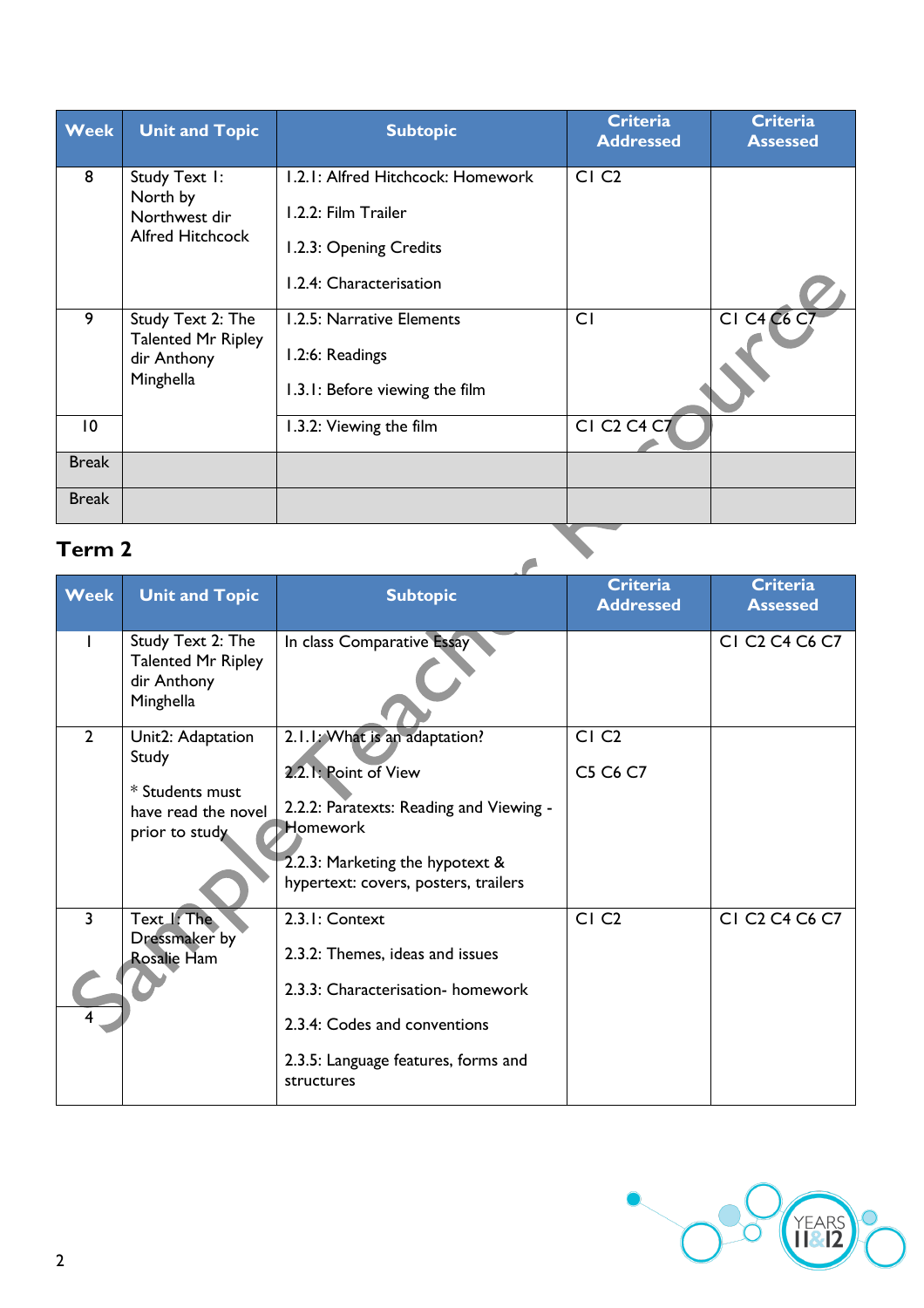| <b>Week</b>  | <b>Unit and Topic</b>                                                       | <b>Subtopic</b>                                                                                                                     | <b>Criteria</b><br><b>Addressed</b> | <b>Criteria</b><br><b>Assessed</b>                                |
|--------------|-----------------------------------------------------------------------------|-------------------------------------------------------------------------------------------------------------------------------------|-------------------------------------|-------------------------------------------------------------------|
| 5            | Text 2: The<br><b>Dressmaker</b><br>director Jocelyn<br>Moorhouse           | 2.4.1: Themes, Ideas and Issues,<br>characterisation and cinematic<br>conventions<br>2.4.2: What is the genre of this<br>hypertext? | CI <sub>C2</sub>                    | CI C <sub>2</sub> C <sub>5</sub> C <sub>6</sub> C <sub>7</sub>    |
| 6            | Why has the novel<br>been adapted into<br>film and what are<br>the effects? | 2.4.3: Structure<br>2.5.1: Imaginative Task -<br>Transformation from film to prose<br>2.5.2: Your opinion                           | CI                                  | C5 C6 C7                                                          |
| 7            |                                                                             | 2.5.3: Viewing: From novel to screen<br>adapting The Dressmaker<br>2.5.4: Major Assignment: Comparative                             |                                     | CI C <sub>2</sub> C <sub>4</sub> C <sub>6</sub> C <sub>7</sub>    |
| 8            |                                                                             | <b>Essay</b><br><b>Exam Preparation</b>                                                                                             |                                     |                                                                   |
| 9            |                                                                             | Mid-Year Assessment                                                                                                                 |                                     |                                                                   |
| 10           | Unit2: Adaptation<br>Study continued                                        | 2.5.4: Imaginative Response                                                                                                         |                                     | <b>CI C<sub>2</sub> C<sub>5</sub> C<sub>6</sub> C<sub>7</sub></b> |
| <b>Break</b> |                                                                             |                                                                                                                                     |                                     |                                                                   |
| <b>Break</b> |                                                                             |                                                                                                                                     |                                     |                                                                   |

| Term <sub>3</sub> |                                                     |                                                                             |                                     |                                                                                  |  |
|-------------------|-----------------------------------------------------|-----------------------------------------------------------------------------|-------------------------------------|----------------------------------------------------------------------------------|--|
| <b>Week</b>       | <b>Unit and Topic</b>                               | <b>Subtopic</b>                                                             | <b>Criteria</b><br><b>Addressed</b> | <b>Criteria</b><br><b>Assessed</b>                                               |  |
|                   | Unit1: Genre Study                                  | 1.4.1: Close study of substantial literary<br>text: Hapgood by Tom Stoppard |                                     | CI C <sub>2</sub> C <sub>4</sub> C <sub>6</sub> C <sub>7</sub>                   |  |
| $\overline{2}$    | Continued                                           |                                                                             |                                     |                                                                                  |  |
| $\overline{3}$    | Study Text 3:<br>Hapgood by Tom                     |                                                                             |                                     |                                                                                  |  |
|                   | Stoppard<br><b>Comparative Text</b><br><b>Study</b> | 1.5.1: Comparative Table and Essay                                          |                                     | CI C <sub>2</sub> C <sub>4</sub> C <sub>6</sub> C <sub>7</sub>                   |  |
| 6                 |                                                     | 1.6.1: Creative Piece                                                       |                                     | CI C <sub>2</sub> C <sub>4</sub> C <sub>5</sub> C <sub>6</sub><br>C <sub>7</sub> |  |
| 7                 | Unit4: Negotiated<br>Study                          | 4.1: Big Ideas, Modelling and Scaffolding                                   | C3 C7                               |                                                                                  |  |
| 8                 |                                                     | 4.2: Negotiated Study Proposal                                              |                                     | C6 C7                                                                            |  |